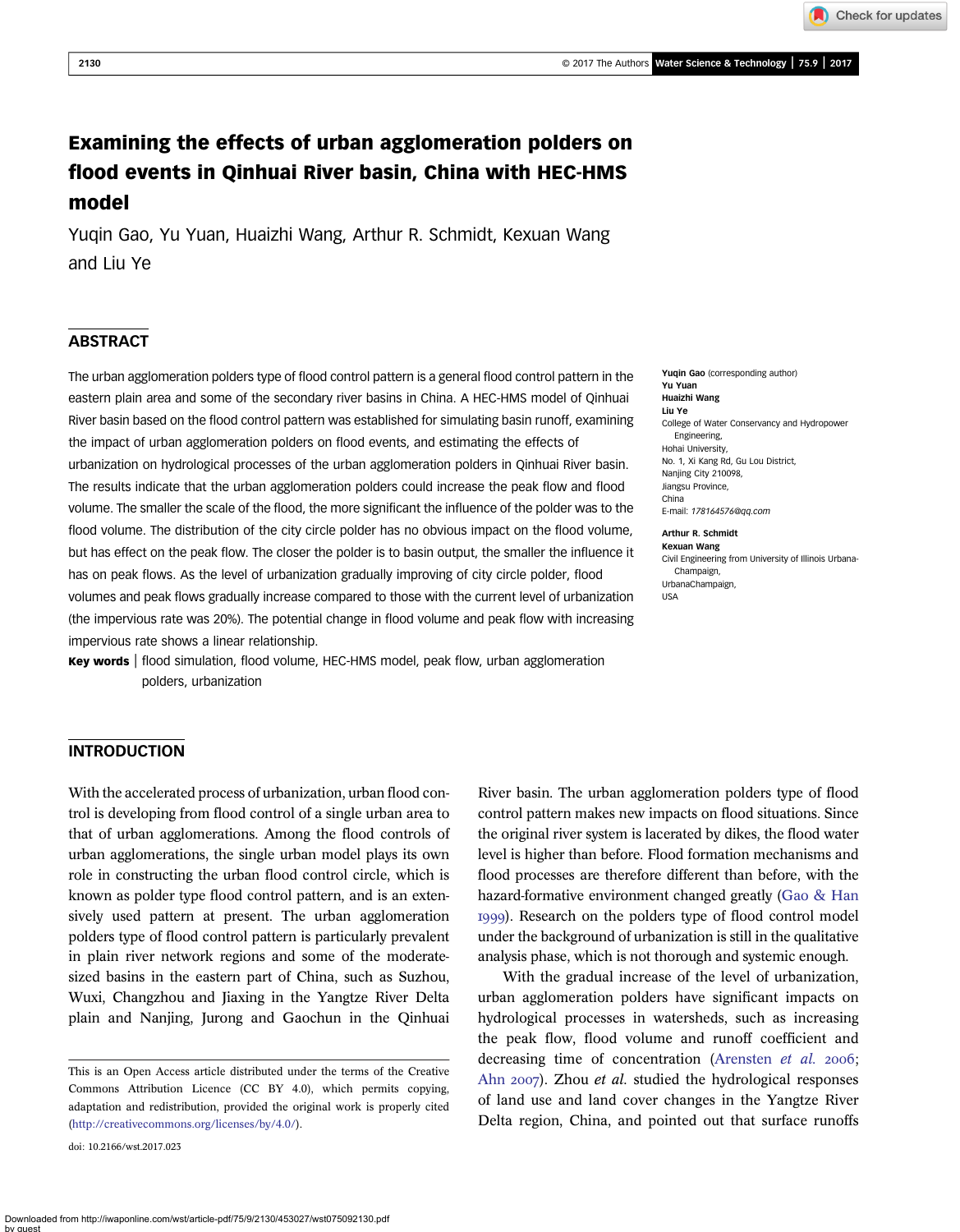and baseflows were more sensitive to urbanization ([Zhou](#page-8-0) [et al.](#page-8-0) 2013). Hammer drew a conclusion through research that the watershed hydrological processes would be seriously affected when the impervious rate of the basin reached 10% ([Hammer](#page-8-0) 1972). Ng and Marsalek found that the peak flow and flood volume would increase by a fifth when the impervious rate of the basin increased by 300% (Ng  $&$  Marsalek 1992). Hollis concluded that the basin was healthy while the impervious rate of urban watershed was about  $10\%$  to  $20\%$  ([Hollis](#page-8-0) 1975). Rose and Peters compared the simulation results of the runoffs in the Atlanta area using different hydrological models, and discussed the influence of urbanization on watershed runoff ([Rose &](#page-8-0) [Peters](#page-8-0) 2001). Jennings and Jarnagin found that urban area increase had a positive role in increasing the river runoff (Jennings  $& Jarnagin 2002$ ).

The HEC-HMS hydrological model is applied extensively in river basin flood processes simulation. Meenu et al. used the HEC-HMS model to evaluate the hydrological impacts of climate change in the Tunga-Bhadra River basin, India ([Meenu](#page-8-0) et al. 2013). Yusop et al. used the HEC-HMS model to model storm flow hydrographs in an oil palm catchment in the upstream of the Skudai River in Johor [\(Yusop](#page-8-0) et al. 2011). Knebl et al. modeled a regional scale flood with HEC-HMS in the San Antonio River basin, USA ([Knebl](#page-8-0) *et al.* 2005). Wang *et al.* confirmed that the HEC-HMS model is suitable for the areas along the Eastern Route of the South-to-North Water transfer Project. The results from the model could provide the inflow for the water resources configuration in large watersheds [\(Wang](#page-8-0) [et al.](#page-8-0) 2007). Du et al. examined the effects of urbanization on annual runoff and flood events using the HEC-HMS model in the Qinhuai River basin, China (Du [et al.](#page-8-0) 2012).

Basin flood problems caused by the urban agglomeration polders type of flood control pattern are both important and urgent in the current process of urbanization. In this study, the HEC-HMS model is used to explore the effects of urban agglomeration polders on flood events in the Qinhuai River basin, which is a typical representative basin of the flood control model. The specific objectives of this paper are to: (1) simulate the flood events of the Qinhuai River basin and investigate the applicability of the HEC-HMS model; (2) analyze the impacts caused by the urban agglomeration polders type of flood control pattern compared with the scenario without polders; (3) examine the effects of the city circle polder with various distributions on flood events; (4) explore the potential hydrological response to the varying impervious rate of urban agglomeration polders on flood events.

#### Study area and data

The Qinhuai River basin is located on the south bank of the reach of the Yangtze river in Nanjing between the latitudes of  $31^{\circ}34' - 32^{\circ}10'$ N and longitudes of  $118^{\circ}39' - 119^{\circ}19'E$ . The area of the basin is  $2,631 \text{ km}^2$ , and the elevations range from 0 to 417 m. It encompasses Nanjing and Jurong cities of Jiangsu Province, China. The studied area lies in the semi-humid monsoon climate region, with an average annual precipitation of 1,047 mm and temperature of 15.4 C. The main land use types are paddy field, dry land, urban land and shrubwood, and the main soil types are yellow-brown soil, purple soil and limestone soil. The study used two streamflow gauging stations at the outlet of the watershed and seven rain gauge stations. The basin location, elevations, streams, and distribution of rain gauge stations and flow gauging stations can be seen in [Figure 1](#page-2-0).

The data used in this study are: (a) SRTM 90 m Digital Elevation Data (DEM) of the Qinhuai River basin; (b) ESA Globe Cover 300 m land use data from Geospatial Data cloud of the Qinhuai River basin; (c) daily rainfall data of the seven rain gauge stations for a 21-year period (1986–2006) from the China Meteorological Data Sharing Service System; (d) daily discharge data of the Wudingmen station and Qinhuaixinhe station for the 21-year period (1986–2006) from the China Meteorological Data Sharing Service System.

#### Description of polders

Polders in the catchment are located in the plains of the Qinhuai River basin with its tributaries enclosed by embankments. Runoff in the polders has no direct contact with the river system, while polders connect with outside streams through human-operated structures (Zhao  $et$   $al$ .  $20\text{II}$ ). The gates and pumping stations regulate the water level. The water surface ratio in the polders is higher than those outside. Rivers and ponds in the polders have certain storage capacities. Owing to the characteristics of the polders, the polders in the model are assumed to be flat bottomed reservoirs. These reservoirs should have the same areas as the polders and have a certain height. According to the local investigation, the water in the polders will flow out without being pumped until it reaches the maximum water depth. The drainage modulus expresses the drainage capacity of the pumping stations ([Wang](#page-8-0)  $et$   $al.$  1997).

There are four city circle polder (Jurong, Lishui, Qianhancun, and Dongshan) in the Qinhuai River basin [\(Figure 1\)](#page-2-0). The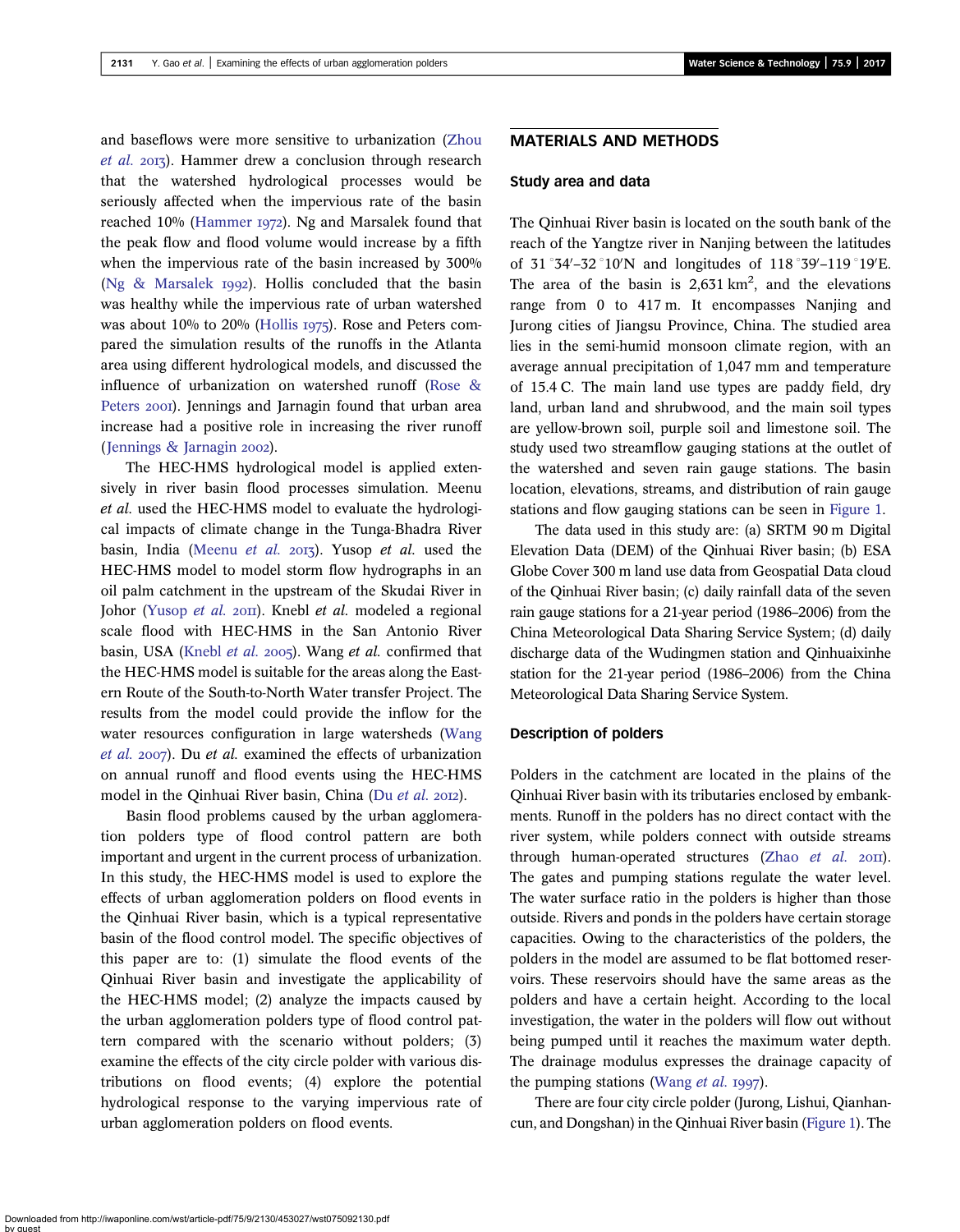<span id="page-2-0"></span>

Figure 1 | Location map, observed sites and distribution of urban agglomeration polders of Qinhuai River basin studied in this paper.

areas of Jurong, Lishui, Qianhancun, and Dongshan polders are 348.1 km<sup>2</sup>, 286.7 km<sup>2</sup>, 246.8 km<sup>2</sup> and 348.1 km<sup>2</sup> respectively. The main land use types in the urban agglomeration polders are urban land and dry land, with low storage. The main function of urban agglomeration polders considered in this study is city flood control. In order to drain away the flood in a timely way, the drainage capability of urban agglomeration polders is larger than general polders. Combined with the actual situations of the polders in the Qinhuai River basin, this study set the maximum water depth as 0.1 m and the drainage modulus as  $4 \text{ m}^3/\text{(s-km}^2)$  in the model (Cui *[et al.](#page-8-0)* 2008). This paper does not consider the impact of the design and operation scheme of polders on flood events, thus all the polders in this paper have the same devising and operation scheme.

#### Model setup and calibration

#### Model setup

The HEC-HMS hydrological model developed by the US Army Corps of Engineers Hydrologic Engineering Centre was used in this study to simulate the precipitation-runoff processes of the studied basin. The HEC-HMS model setup consists of setting up a meteorologic model, a basin model, control specifications and data systems ([Wang](#page-8-0) [et al.](#page-8-0) 2004). The meteorologic model is mainly used for analysis of meteorological data and establishment of the relations of meteorological data with sub-basins. The basin model is used to convert atmospheric conditions into streamflow at specific locations in the basin, and contains the basin and routing parameters of the model. Control specifications include all the timing information for the model. Data systems contain all the data used in the model ([Flem](#page-8-0)ing  $&$  Doan 2009).

In this study, the Specified Hyetograph method was used to determine the spatio-temporal precipitation. Thiessen Polygons established by seven rain gauge stations were the basis of specifying the observed rainfall data to use for getting the hyetograph at sub-basins ( $Li$   $20I2$ ). The study area was divided into 18 sub-basins. The Soil Conservation Service (SCS) Curve Number method was used to compute the abstractions from the watershed, which uses cumulative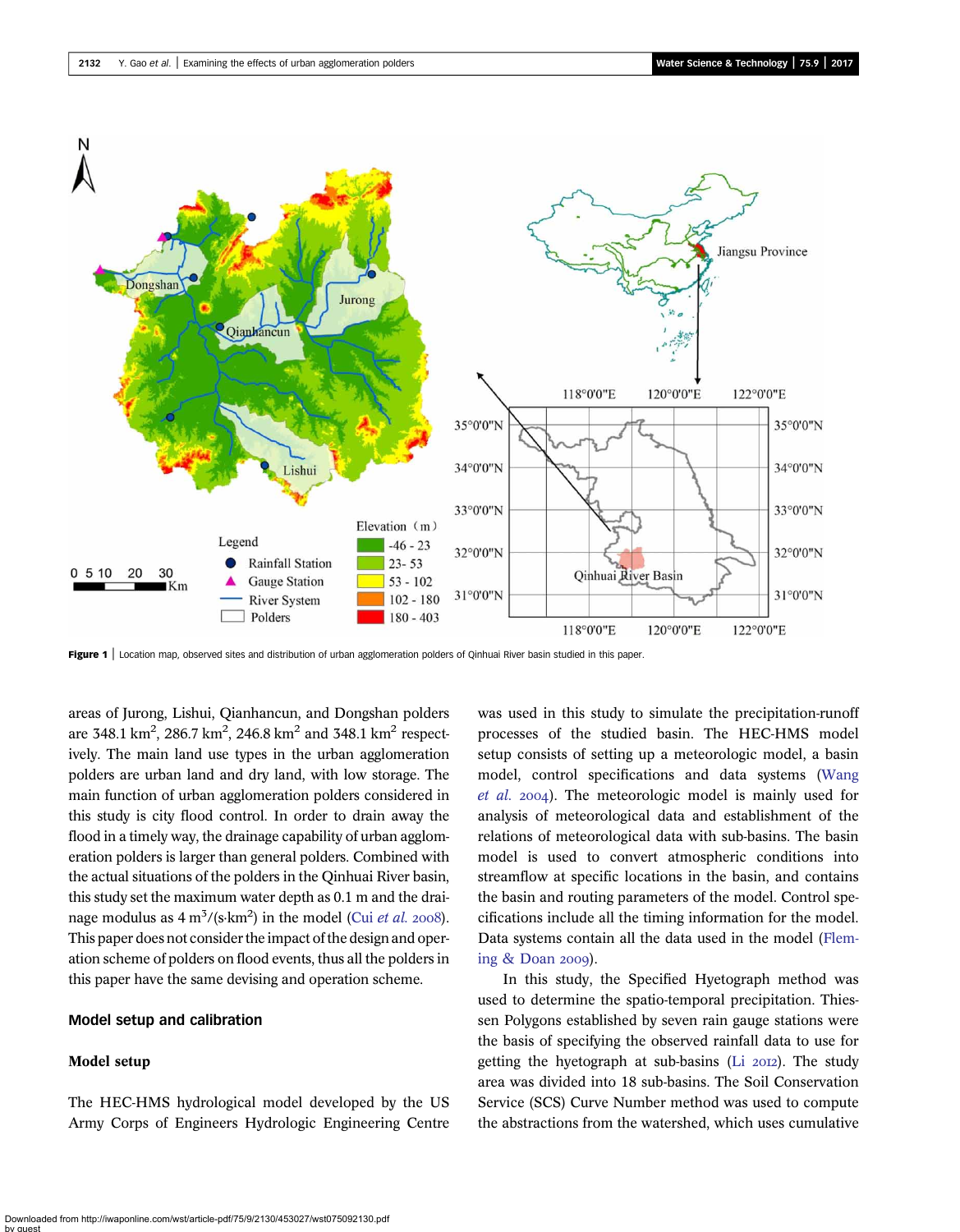precipitation, soil type data, land use data and antecedent moisture to account for continuous changes in moisture content. The parameters for this method include curve number and impervious (Fu [et al.](#page-8-0) 2012). The SCS Unit Hydrograph method was applied to estimate direct runoff. The parameter for this method is lag time. The Recession model adopted in the present study was used to calculate the base flow explaining the drainage from natural storage in a basin. The parameters for this model are initial discharge, a recession constant and the base flow threshold ratio to peak. The Muskingum method was adopted to calculate outflow from each reach, with two parameters of Muskingum weighting factor  $(X)$  and travel time  $(K)$  [\(Liang](#page-8-0) 2012).

Figure 2 shows the sketch maps in the models of the Qinhuai River basin without polders and with polders. And the red circles show the main different places between the model with polder and without polder.

#### Model calibration and validation

In this study, four evaluation criteria, model efficiency (NSE) [\(Nash & Sutcliffe](#page-8-0)  $1970$ ), correlation coefficient (R), relative peak flow error (Rev) and relative flood volume error (Rep) were used to evaluate model performance (Yong [et al.](#page-8-0) 2006). Based on the previous studies in the Yangtze River delta [\(Zhou](#page-8-0) et al. 2013) and Tunga-Bhadra River basin [\(Meenu](#page-8-0) et al. 2013), the acceptable values for NSE and R are more than 0.8, and for Rev and Rep less than 20%. To calibrate and verify the HEC-HMS model, eight flood events during 1986–2006 were selected.

Lag time, recession constant, base flow threshold ratio to peak, Muskingum weighting factor (X) and travel time (K) were considered as HEC-HMS calibration parameters. The optimized parameter sets for each calibrated flood events were obtained by selecting peak-weighted root mean square error as the objective function and using the Nelder and Mead simplex search algorithm provided by HEC-HMS.

## RESULTS AND DISCUSSION

## Calibration and validation of HEC-HMS for flood events simulation

The calibration and validation results for flood events are shown in [Table 1.](#page-4-0)

According to [Table 1,](#page-4-0) over the calibration period, the Rev and Rep values are within 20%, and NSE and R values are greater than 0.8. Rev has an average value of 2.34%, Rep has an average value of 14.62%, NSE has an average value of 0.890, and R has an average value of 0.960. The Rep value of the 19890803 flood is slightly more than 20% but within 25%, while the other values are acceptable. Therefore, the



Figure 2 | Sketch maps of HEC-HMS model of Qinhuai River basin with and without the urban agglomeration polders.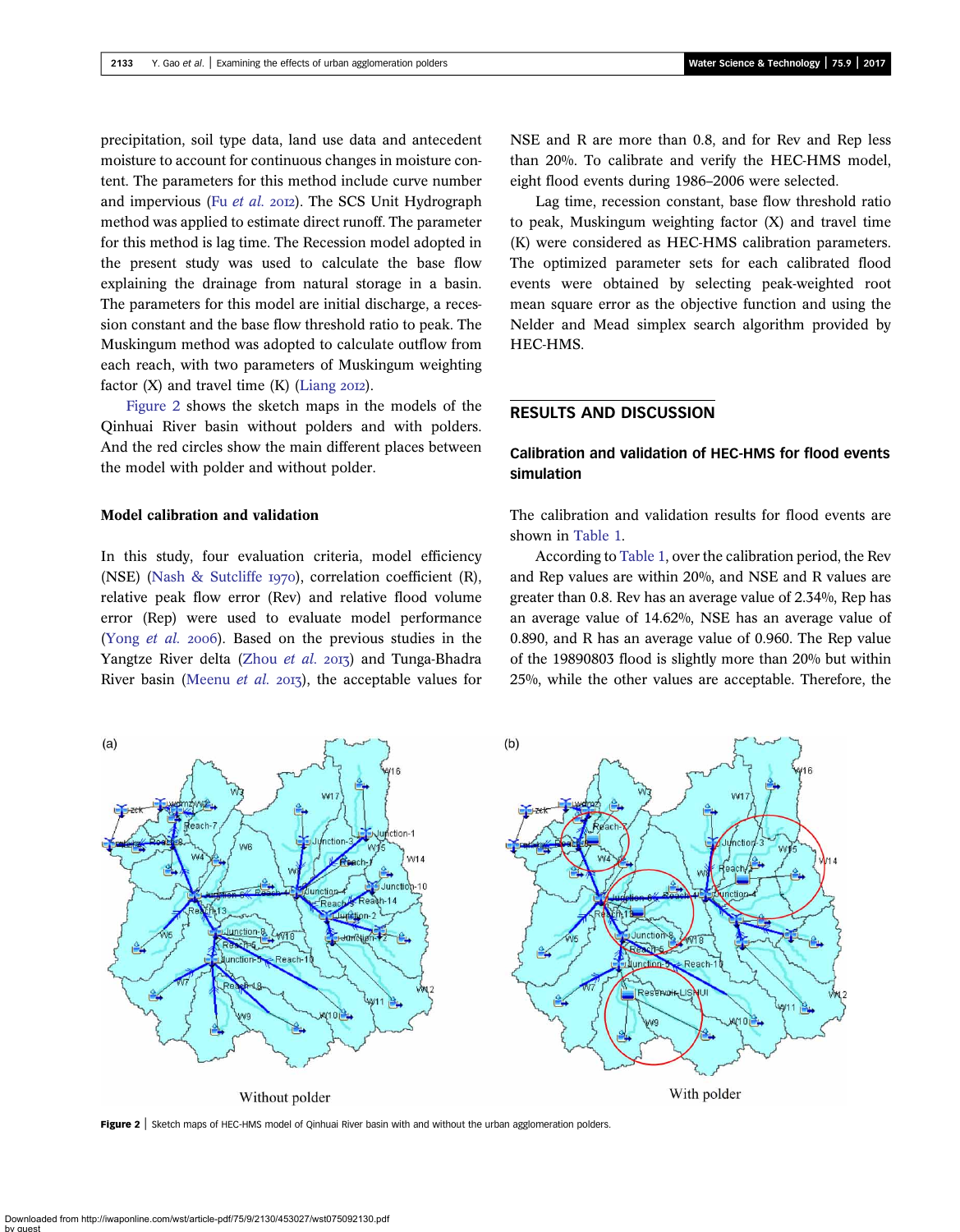<span id="page-4-0"></span>Table 1 | Summary of calibration and validation results for simulation at daily step

| Period      | Flood no. | <b>Rep</b> (%) | <b>Rev</b> (%) | <b>NSE</b> | R     |
|-------------|-----------|----------------|----------------|------------|-------|
| Calibration | 19870701  | 19.43          | 2.05           | 0.871      | 0.960 |
|             | 19890803  | 22.94          | 7.03           | 0.900      | 0.970 |
|             | 19990622  | 1.49           | $-2.05$        | 0.908      | 0.950 |
| Mean value  |           | 14.62          | 2.34           | 0.890      | 0.960 |
| Validation  | 19870815  | 15.24          | 13.62          | 0.837      | 0.960 |
|             | 19910630  | $-6.51$        | 16.00          | 0.892      | 0.970 |
|             | 19960626  | 14.26          | $-5.56$        | 0.813      | 0.920 |
|             | 20020619  | $-1.36$        | $-6.99$        | 0.959      | 0.980 |
|             | 20030626  | 22.86          | 15.00          | 0.870      | 0.980 |
| Mean value  |           | 8.90           | 6.42           | 0.870      | 0.960 |

result meets the requirements. Over the validation period, Rev and Rep values are within 20%, and NSE and R values are greater than 0.8. Rev has an average value of 6.42%, Rep has an average value of 8.90%, NSE has an average value of 0.870, and R has an average value of 0.960. The Rep value of the 20030626 flood is slightly more than 20% but within 25%, and the other values are acceptable. Therefore the result meets the requirements. The comparison of simulated and observed discharges for flood events of the validation period is shown in Figure 3. It can be seen that the computed flood hydrographs agree well with the observed hydrographs. These results indicate that the HEC-HMS model was suitable for flood simulation in Qinhuai River basin.

## Impact of urban agglomeration polders type of flood control pattern on flood events

This section mainly studied the effects of the urban agglomeration polders type of flood control pattern on flood events at the current level of urbanization (impervious rate: 20%).

[Table 2](#page-5-0) shows the changes in flood volume and the peak flow of the flood control pattern with polders and without polders for flood events. The comparison of discharge processes for two kinds of flood control model of each flood event is shown in [Figure 4.](#page-5-0) According to the results, for different-sized floods, the urban agglomeration polders type of flood control pattern increased the flood volume and peak flow discharge compared to that of the pattern without polders, with 10% average increase in flood volume and 17% average increase in peak flow.

There are reasons: the underlying surface conditions change in the city circle polder compared to the land without a polder, and the increased proportion of land under urban construction results in impervious rate increases. Under similar rainstorms, runoff increases inside the city circle polder, and the drainage volume from the polder increases, so that the flood volume will increase. With the polder's water volume increased, the polder should drain the water in a short time, considering the flood control security of the city inside the polder. Drainage time for the water from the polder overlaps with the time of the peak



Figure 3 | Comparison of simulated and observed stream flows for flood events of the validation period.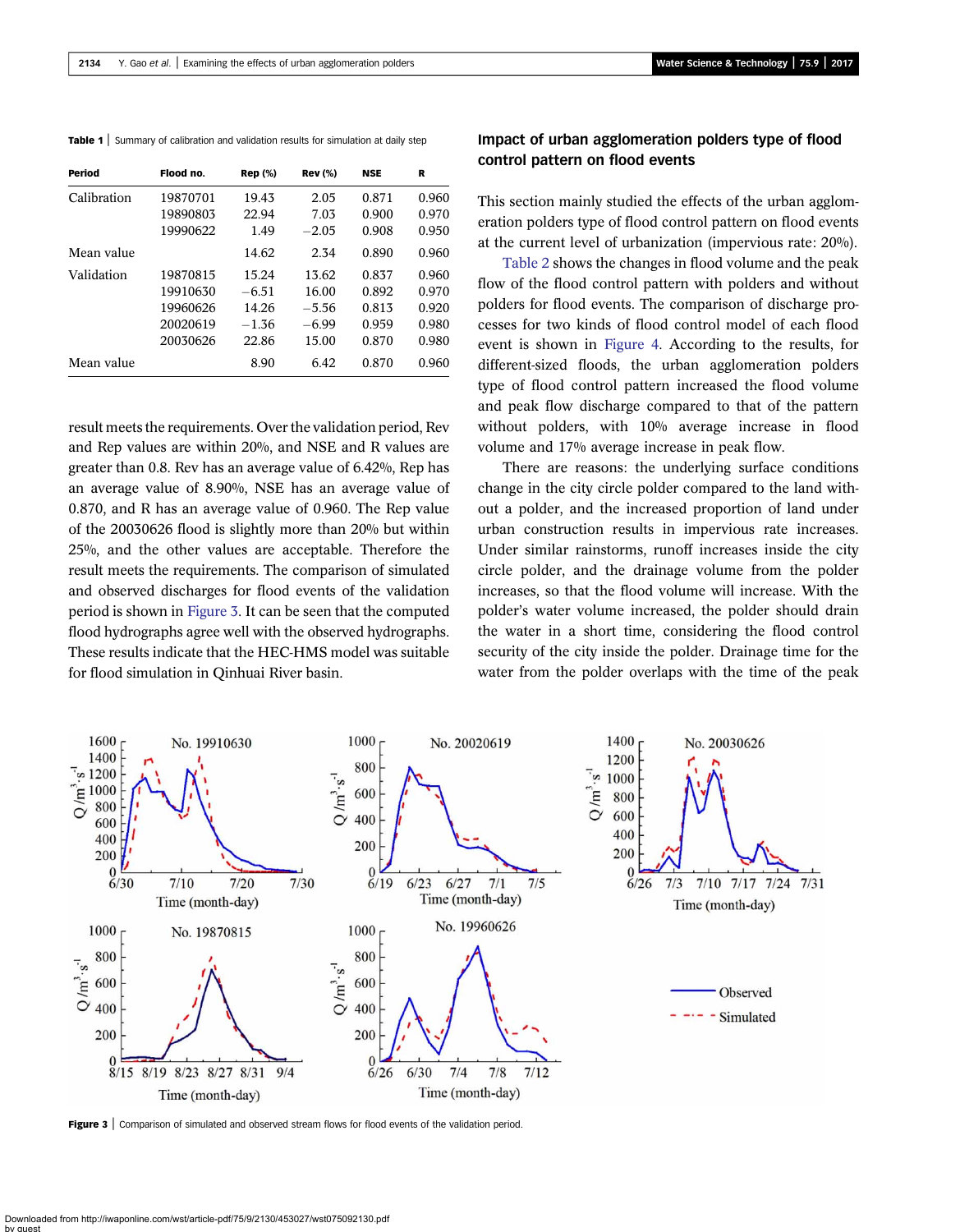| Flood volume (mm) |             |                       | Peak flow $(m^3/s)$             |             |                       |                                     |
|-------------------|-------------|-----------------------|---------------------------------|-------------|-----------------------|-------------------------------------|
| Flood no.         | With polder | <b>Without polder</b> | Relative flood volume error (%) | With polder | <b>Without polder</b> | <b>Relative peak flow error (%)</b> |
| 19890803          | 161         | 137                   | 17.22                           | 1,040       | 818                   | 27.24                               |
| 19870701          | 340         | 313                   | 8.51                            | 1.000       | 855                   | 16.93                               |
| 19910630          | 532         | 503                   | 5.70                            | 1.524       | 1.393                 | 9.47                                |
| Mean value        |             |                       | 10.48                           |             |                       | 17.88                               |

<span id="page-5-0"></span>Table 2 | Simulated results of flood control pattern with urban agglomeration polders and without polders for flood events



**Figure 4** | Comparison of stream flows of flood control pattern with the urban agglomeration polders and without polders for flood events.

flow of the reach outside the polder, different polders' drainage time overlaps, so that the peak flow would increase.

[Figure 5](#page-6-0) shows the trend of relative change in flood volume of flood control pattern with polders and without polders for different-sized flood events. With the increase in flood volume of different-sized floods, the relative change decreased from 17.22% to 5.70%. The degrees of influence the polders have on the flood volume of different-sized floods were varied. The effects on flood volume caused by polders became obvious at small flood volumes.

This is because runoff increment is similar under different-sized floods in the polder, the flood volume increases with the increase in the scale of the flood, so that the relative change in the flood volume between the urban agglomeration polders type of flood control pattern and the pattern without polders decreases linearly.

## Impact of distributions of city circle polder on flood events

This section mainly studied the effects of distributions of city circle polder on flood events under the current level of urbanization (impervious rate: 20%).

The relative changes of flood volumes and peak flows with four kinds of distributions of city circle polder compared to the results without polders can be seen in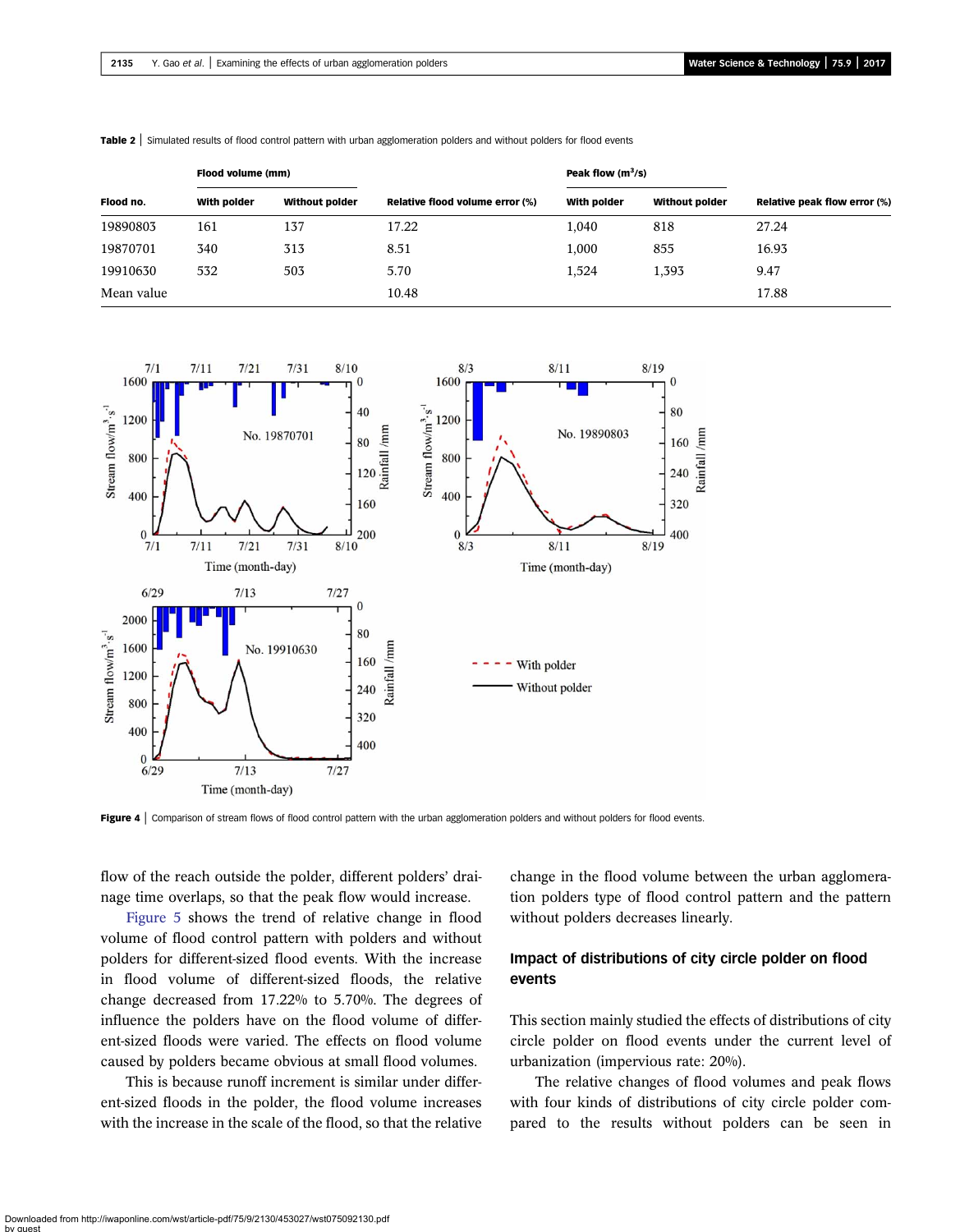<span id="page-6-0"></span>

**Figure 5** The trend of relative change in flood volume of flood control pattern with polders and without polders for different-sized flood events.

Figure 6. It was found that the distribution of the city circle polder has no obvious effect on flood volume for differentsized floods. Taking flood No. 19910630 as an example, the relative changes of flood volume for four kinds of distributions of city circle polder (Jurong, Lishui, Qianhancun and Dongshan) compared with the results without polders are 2.21%, 2.00%, 1.90% and 2.16% respectively. Such phenomena could be explained by the fact that the storage area, maximum water depth and drainage modulus of the four polders are almost the same, so the increase in flood volume caused by the polders is about the same.

The results in Figure 6 also show that the distribution of the city circle polder has an obvious effect on peak flow for different-sized floods: the closer the polder is to the basin outlet, the lower the influence it has on peak flows. The degree of influence is basically identical among Jurong and Lishui (distributed in the upper catchment), Qianhancun (distributed in the middle catchment) and Dongshan (distributed in the lower catchment) are gradually diminishing.

Taking flood No. 19890803 as an example, the relative changes of peak flow for four kinds of distributions of city circle polder (Jurong, Lishui, Qianhancun and Dongshan) compared with the results without polders are 9.31%, 9.61%, 6.70% and 5.17% respectively. This is because the closer the polder is to the upstream end of the river, the longer the distance and time of the flood pumped out from the polder routes in the river channel, and the flood will be superimposed onto most of the outflow of other subbasins and the degree of change is much more prominent.

## Impact of urbanization of urban agglomeration polders type of flood control pattern on flood events

The runoff process is usually affected by climatic conditions and land use situations. In order to examine the effects of urbanization on hydrological processes of the urban agglomeration polders type of flood control pattern, this section predictively analyzes four urbanization scenarios on the premise of meteorological data being unchanged for flood events. Three flood events of different sizes were selected to assess the potential change in response to urbanization. Four urbanization scenarios, the current level of urbanization (impervious rate: 20%) and three assumed future urbanization scenarios (impervious rate: 30%, 40% and 50% respectively), were studied in this section. The imperious rate considered in this paper is the average level of the Qinhuai River basin.

The sensitivities of the flood volume and peak flow to urbanization (impervious rate) were examined, and the simulated flood volume and peak flow with increasing impervious rate for various flood events are shown in [Figure 7.](#page-7-0) As the level of urbanization of the Qinhuai River basin urban agglomeration polders type of flood control pattern gradually



Figure 6 | Percentage increase in flood volumes and peak flows of four kinds of distributions of city circle polder relative to the results without polders.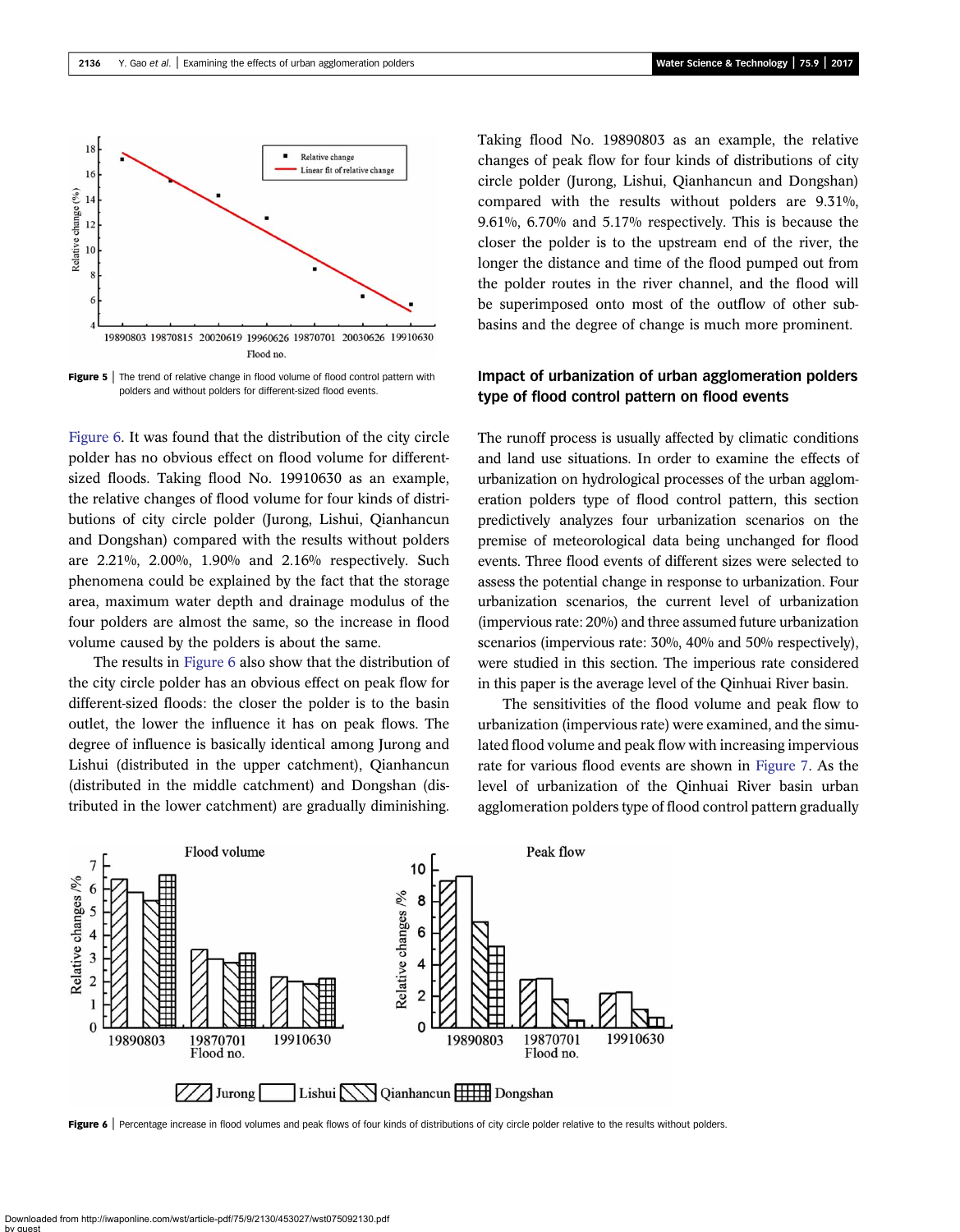<span id="page-7-0"></span>

Figure 7 | The potential changes in flood volume and peak flow with increasing impervious rate for different-sized floods.

improved, flood volumes and peak flows gradually increased for all the flood events. And it was found that all the curves are close to linear. Taking flood No. 19890803 as an example, the impervious rate increased from 30% to 50%, and the increases in flood volumes and peak flows compared with the current level of urbanization were from 1.92% to 6.2% and from 2.56% to 7.59%, respectively.

### SUMMARY AND CONCLUSION

This paper conducted a case study in the Qinhuai River basin using the HEC-HMS hydrological model to examine the effects of urban agglomeration polders on flood events. The following conclusions are drawn from the study.

Firstly, the HEC-HMS distributed hydrological model was found to be a good approach for simulating flood runoff in Qinhuai River basin.

Secondly, the impervious rate in the city circle polder is bigger than in the land without polder, and under similar rainstorms, runoff increases inside the city circle polder, and drainage volume from the polder increases. With the polder's water volume increased, the polder should drain out the water in a short time, considering the flood control security of the city inside the polder. The drainage time overlaps with the time of peak flow of the reach outside the polder, and different polders' drainage times overlap. Thus the urban agglomeration polders type of flood control pattern brought adverse impacts for the basin flood control, in that the flood volume and peak flow were increased compared with the pattern without polders. The runoff increment is similar under different-sized floods in the polder. The flood volume increases with the increase in the scale of the flood. Therefore the degree of influence of the polders on the flood volume of different-sized flood

was varied. The effects on flood volume caused by polders became obvious at small flood volumes.

Thirdly, since the storage area, maximum water depth and drainage modulus of the four polders are almost the same, the distribution of the city circle polder had no obvious effect on the flood volume for different-sized floods. The closer the polder is to the upstream end, the longer the distance and time for the flood to pump out from the polder routes into the river channel. And the flood will be superimposed onto most of the outflow of the other sub-basins. Correspondingly, the distribution of the city circle polder had an effect on peak flow, and the closer the polder was to the basin outlet, the lower the influence it had on peak flow.

Fourthly, as the level of urbanization gradually increases in the city circle polder, the increased proportion of urban construction results in increases in the impervious rate. Consequently, the flood volume and peak flow gradually increased compared with the current level of urbanization (the impervious rate was 20%), the potential change in flood volume and peak flow with increasing impervious rate showed a linear relationship. In simple terms, the relations between urbanization and flood volume and peak flow displayed positive correlation.

The study method will provide helpful reference and consulting for related similar researches conducted in other regions. The conclusions of this paper will be useful for flood control and drainage and water resources planning and management in the Qinhuai River basin.

## ACKNOWLEDGEMENTS

The study is supported by the National Natural Science Foundation of China (No. 51309076), the Fundamental Research